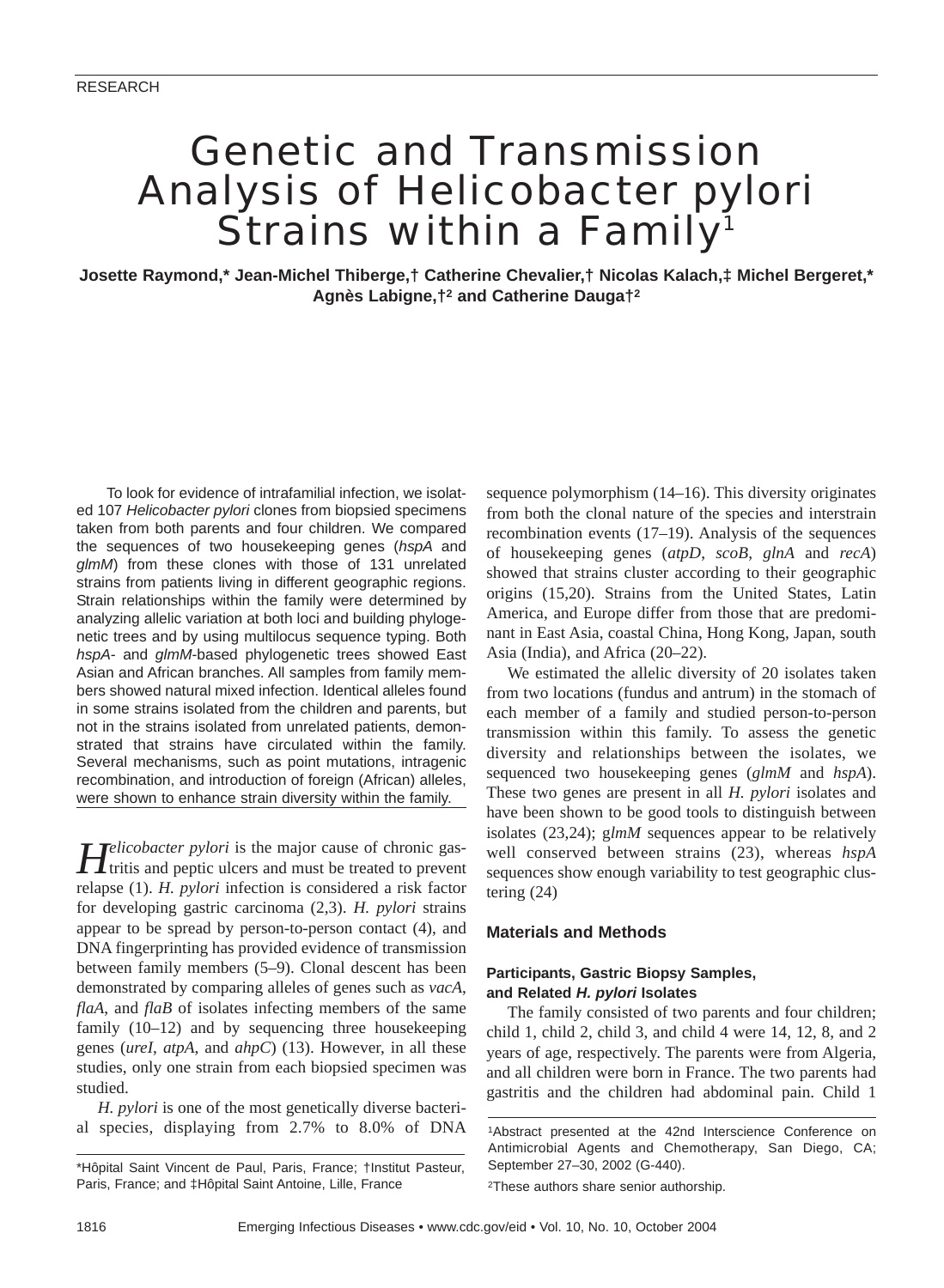(index case-patient) was given appropriate triple therapy (lansoprazole plus amoxicillin plus clarithromycin for 7 days), according to the results of antimicrobial drug susceptibility testing. Despite treatment, this child remained infected with *H. pyloi*, which suggested treatment failure or reinfection. Informed consent was obtained from each adult and from the two eldest children. Parental consent was obtained for each child.

Biopsy samples were taken from the corpus and antrum of the stomach during endoscopic testing. Culture was performed as previously described (23). The Etest analysis (AB Biodisk, Solna, Sweden) showed that all isolates were susceptible to clarithromycin. When possible, 10 independent colonies were randomly selected from each primary culture and subcultured. A total of 107 independently subcultured isolates were stored as frozen suspensions. Repetitive sequence analysis previously found that freezing or subculturing strains had no effect on the stability of the *hspA* and *glmM* sequences.

# **Unrelated** *H. pylori* **Isolates**

Epidemiologically unrelated *H. pylori* isolates were collected from persons who underwent gastroduodenal endoscopy in various gastroenterology departments. Nineteen of the patients originally from Hong Kong (Queen Mary Hospital), 9 were from Senegal (C.H.U. Le Dantec, Dakar), 25 were from Venezuela (Facultad de Medicina, Universidad de los Andes, Merida), 22 were from Sweden (Karolinska Hospital, Stockholm), 18 from Iran (Pasteur Institute of Iran, Tehran), and 32 were from France (Saint Vincent de Paul Hospital, Paris). Strains Ovx 34, Takada 112/3 (isolated from a monkey), X47-2AL (isolated from a cat), 26695 (ATCC700392), J99 (ATCC700824) (16), 85P, and N6 (23) were used as reference strains.

## **Molecular Techniques**

Chromosomal DNA was extracted from 48-hour-old confluent cells by using the QIAamp Tissue Kit (Qiagen, Chatsworth, CA), according to the manufacturer's recommendations. A 487-bp segment containing the 384-bp *hspA* gene and a 294-bp fragment of the *glmM* gene was amplified by polymerase chain reaction (PCR) (24,25). Each purified PCR product was fully sequenced on both strands with an ABI310 automated DNA sequencer (Perkin-Elmer).

## **Computer Analyses**

Multiple DNA sequences were aligned with the CLUSTAL V program (25). Phylogenetic analyses were performed with the PAUP\* software package, version 4.0 (26). Sequence distance matrices were established in pairwise comparisons by using the Kimura algorithm and a transition/transversion ratio of 3.88 and 4 for the *hspA* and *glmM* genes, respectively. Phylogenetic trees were constructed by the neighbor-joining method (27). Maximumparsimony trees were obtained by 1,000 random addition heuristic search replicates without the branch-swapping option. A maximum-likelihood analysis was performed with the HKY85 model, which calculated the transition/transversion ratio and estimated the shape parameter of a γ distribution of rate variation among sites (28). Significance was evaluated by the jacknife method. Split decomposition was carried out with the Splits Tree program, version 2.4, (http://bibiserv.techfak.uni-bielefeld.de/splits/) with pairwise distance estimated with the Kimura model, to detect phylogenetic incongruence and show how recombination might affect the evolutionary relationships between *H. pylori* strains. Multilocus sequence typing (MLST) tools were used to delineate clusters of strains by using sequence output available from the MLST Web site (http://mlst.zoo.ox.ac.uk). Clusters of strains or clonal complexes were defined with the BURST algorithm on the MLST Web site. The sequences obtained during this study were assigned the following EMBL accession numbers: for *glmM* AJ809447–AJ809497 and for *hspA* AJ809893–AJ810031.

# **Results**

We isolated and subcultured 107 *H. pylori* colonies from the antral and corpus biopsy samples collected from the family members (9 or 10 individual colonies per sample, except for child 2, for whom the antral biopsy culture was negative). We sequenced the *hspA* and *glmM* genes of all 107 colonies. The multiple alignments showed 11 different alleles for *hspA* (designated H1a,b,c,d; H2a,b,c,d; H3a,b,c) and six different alleles for *glmM* (designated G1; G2a,b; G3a,b; G4)*.* Each strain was named by the combination of the *hspA* and the *glmM* alleles (e.g., H1d-G1 for an isolate harboring the H1d *hspA* allele and the G1 *glmM* allele, Figure 1). All family members had a natural mixed infection.

We sequenced a 357-bp DNA region containing the entire *hspA* gene of 131 epidemiologically unrelated strains isolated from patients from different countries. The 19 Hong Kong strains contained a specific 9-bp signature, coding for [Thr-Asp-Ser] or [Thr-Asn-Ser] at positions 289–297 (*H. pylori* 85P, numbering system) of *hspA* (Figure 2). Sixteen of the Hong Kong strains belonged to the same branch of the *hspA-*based neighbor-joining tree (5 of these 16 Hong Kong strains are represented in Figure 3). Eight of the nine strains isolated in Dakar were grouped on the same branch as four strains from patients from Tunisia, Morocco, Algeria, and Senegal. This "African branch" was also visible on the parsimony consensus tree (data not shown). The African branch strains carried a specific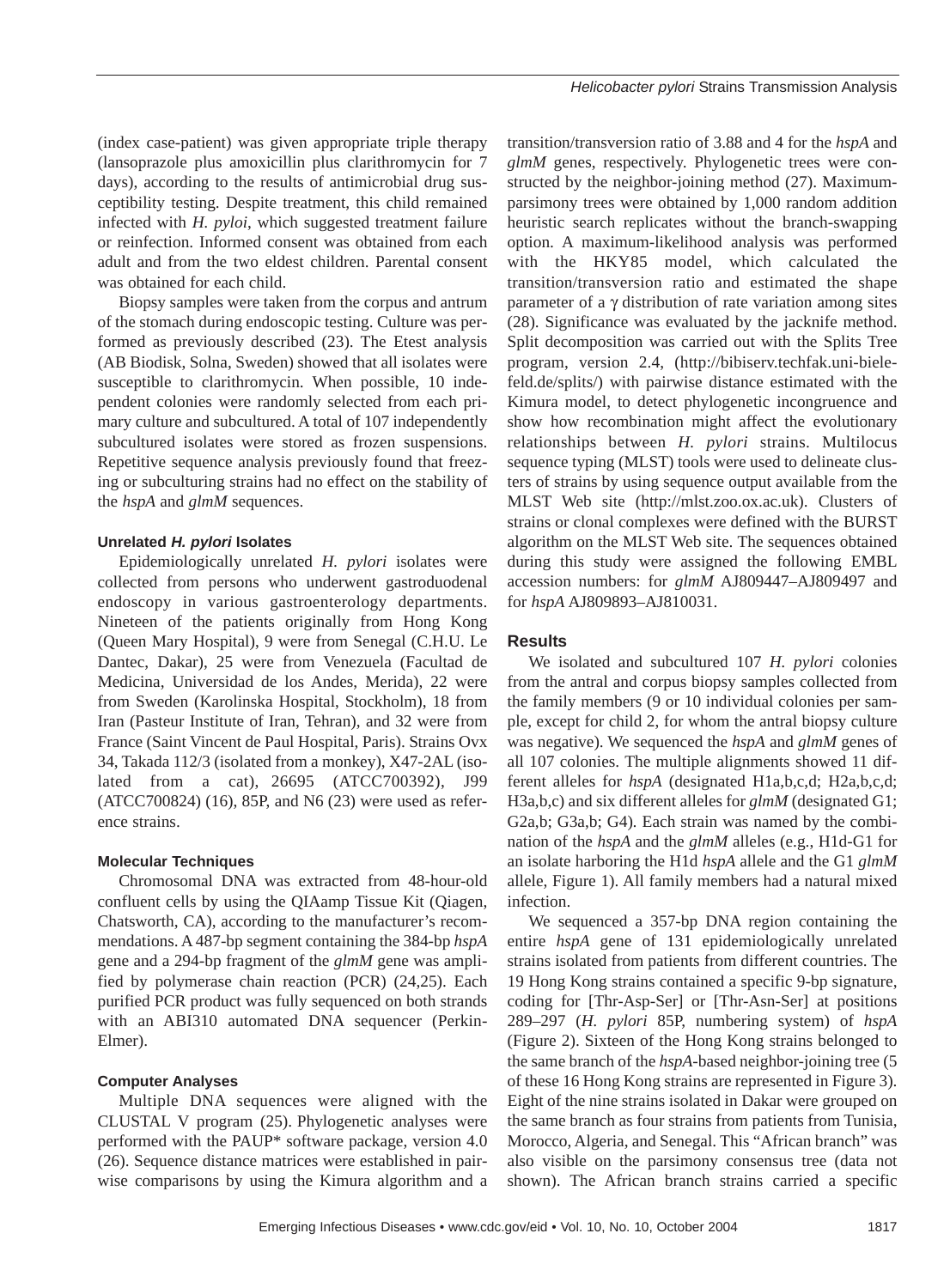### RESEARCH



Figure 1. Number and genotypes of isolates from members of the family. The *hspA* and *glmM* alleles are designated by H and G, respectively. The alleles are numbered according to the cluster to which they belong on the phylogenetic trees (Figure 4). Small letters were assigned to the alleles that belong to the same cluster and differ by point mutations. ( $n \times A$ ;  $m \times C$ ), which shows the number (n or m) of colonies originating from the antrum (A) and the corpus (C), respectively.

15-bp signature, coding for [Asp/Glu-His-Lys-His-Ala], at positions 310–324 of *hspA* (Figure 2). The other branches of the *hspA* phylogenetic trees consisted of isolates from patients of different ethnic origins.

We sequenced the *glmM* genes of 47 randomly selected isolates. The *glmM* phylogenetic trees based on the neighbor-joining (data not shown) and maximum likelihood methods (Figure 4) grouped most of the sequences from the Hong Kong strains in the same branch. Similarly, the *glmM* gene sequences of the strains from Senegal, Morocco, and Algeria formed an African branch, as did the *hspA* sequences.

Phylogenetic analyses of the *hspA* sequences of all the isolates (family plus different geographic regions) indicated three clusters (H1, H2, H3) (Figure 4). The H1a, H1b, H1c, and H1d allelic sequences belonged to the H1 cluster, which was present in all isolates from members of the family; these four alleles had nonsynonymous mutations at both ends of the gene. Cluster H2 included the H2a–H2d alleles, found in isolates from child 1, child 2, and the father; these alleles differed by six synonymous mutations (positions 20, 77, 89, 98, 131, and 188; 85P numbering system) and a nonsynonymous mutation at the 5′ end. Both the H1 and H2 clusters belonged to the African branch. Cluster H3 contained the three alleles H3a, H3b, and H3c, found in isolates from child 1, the father, and the mother; these alleles differed by a nonsynonymous mutation (5′ end) and a synonymous mutation (position 164). This third cluster was included in a heterogeneous group of strains isolated from humans of diverse ethnic origins.

Four clusters of *glmM* sequences (G1 to G4) were observed in the global phylogenetic tree (Figure 4). Allele G1 was strictly identical in strains isolated from the four children and the mother. The G2 cluster included the G2a sequence found in isolates from child 3 and the G2b sequence found in those from the father, differing by one synonymous mutation (position 21). Cluster G3, grouping the G3a allele from strains from child 2 and the G3b allele from those of child 3 that differed by one synonymous mutation (position 129), was included in the African branch. Finally, allele G4, represented by a single sequence from a father-derived strain, showed no close relationships with any of the other DNA sequences included in this study.

Several alleles of strains isolated from the parents and children belonged to the same clusters on the phylogenetic trees (Figure 4), and alleles within each cluster showed only isolated mutations. Comparison of the 3′ end sequences of the *hspA* gene showed a clear mosaic structure (Figure 2). A low shape parameter (0.42) of the γ distribution, which characterizes the heterogeneity of rate variation among sites of *hspA* sequences, was obtained. All of these facts led us to conclude that intragenic recombination events enhanced allelic diversity.

The diversity of allele associations allowed us to demonstrate that lateral gene transfer took place between strains within the family. For example, the H1c allele was

|                   |  | 211 214 217 |                                | 221 226 229 |  |                                                                         |  |  |  |  |  |                           |       |      |     |     |                                                                                                                                                                 |         |  |                                                                         |                                              |                     | 322 325 328 |                 |
|-------------------|--|-------------|--------------------------------|-------------|--|-------------------------------------------------------------------------|--|--|--|--|--|---------------------------|-------|------|-----|-----|-----------------------------------------------------------------------------------------------------------------------------------------------------------------|---------|--|-------------------------------------------------------------------------|----------------------------------------------|---------------------|-------------|-----------------|
| 85P               |  |             |                                |             |  | GTT TTA GAT GGC GTT GAA TAC ATG GTG CTA GAA CTA GAA GAC ATT CTA GGT ATT |  |  |  |  |  | GTG GOC TCA GOC           | T T T | TOC. | TOT | CAT | ACA GGT AAT CAT GAT CAT AAA CAT GCT AAA GAG CAT GAA GCT                                                                                                         |         |  |                                                                         |                                              |                     |             |                 |
| African sequences |  |             |                                |             |  |                                                                         |  |  |  |  |  |                           |       |      |     |     | Val Leu Asp Gly Val Glu Tyr Met Val Leu Glu Leu Glu Asp Ile Leu Gly Ile Val Gly Ser Gly Ser Cys Cys His Thr Gly Asn His Asp His Lys His Ala Lys Glu His Glu Ala |         |  |                                                                         |                                              |                     |             |                 |
| Child-4 Hla       |  | C           | The                            |             |  |                                                                         |  |  |  |  |  | 6.6<br>Gly Ala            |       |      |     |     | G.C.M. . GC<br>Ala Asn Ser                                                                                                                                      |         |  |                                                                         | $G_{11}$ CAC  C.T GC.<br>Asp His Lys His Ala |                     |             | <br>Ala         |
| Child-2 Hld       |  | C  AC.      | The                            |             |  |                                                                         |  |  |  |  |  | G.G  A<br>Gly Ala         |       |      |     |     | G.C.AA. . GC<br>Ala Asn Ser                                                                                                                                     |         |  | G., CAC  C.T GC.                                                        | Asp His Lys His Ala                          |                     |             | Ala             |
| SVP8 (Tunisia)    |  |             | $\ldots$ C $\ldots$ ACC<br>The |             |  |                                                                         |  |  |  |  |  | Gly Ser                   |       |      |     |     | G.C.M. . GC<br>Ala Asn Ser                                                                                                                                      |         |  | $\ldots$ $\ldots$ $\ldots$ $\vdots$ $\ldots$ $\ldots$ $\ldots$ $\ldots$ | Asp His Lys His Ala                          |                     |             | Ala             |
| Dakar stria       |  |             | C  ACC                         |             |  |                                                                         |  |  |  |  |  | C C   G.G A<br>Gly Ala    |       |      |     |     | C   C   G CAC G C.T GCC<br>Thr Gly Asn                                                                                                                          |         |  |                                                                         |                                              |                     |             | Ala             |
| Dakar str2b       |  |             | C  A.C                         |             |  |                                                                         |  |  |  |  |  | c76.6A<br>Gly Ala         |       |      |     |     | <br>Thr Gly Asn                                                                                                                                                 |         |  | $C$ G.A CA. $G$ C.T GC.                                                 | Asp His Lys His Ala<br>Glu His Lys His Ala   |                     |             | $\cdots$<br>Ala |
| Sequences         |  |             | from various origins           |             |  |                                                                         |  |  |  |  |  |                           |       |      |     |     |                                                                                                                                                                 |         |  |                                                                         |                                              |                     |             |                 |
| Father HJb        |  |             | $ $ $$ AC.                     |             |  |                                                                         |  |  |  |  |  | Ser Ser                   |       |      |     |     | Thr Gly Asn                                                                                                                                                     | $\cdot$ |  |                                                                         | 111 112 112 112 112<br>His Ala Lys Glu His   |                     |             | Ala             |
| Father Hlc        |  |             | C  AC.                         |             |  |                                                                         |  |  |  |  |  | A <sub>1</sub><br>Ser Ser |       |      |     |     | Thr Gly Asn                                                                                                                                                     |         |  |                                                                         | His Ala Lys Glu His                          |                     |             | <br>Ala         |
| SVP17 (France)    |  |             | $.A$ $AC$<br>The               |             |  |                                                                         |  |  |  |  |  | <br>Gly Ser               |       |      |     |     | Thr Ser Asn                                                                                                                                                     |         |  |                                                                         | His Ala Lys Glu His                          |                     |             | <br>Ala         |
| SVP22 (Algeria)   |  |             | $.C$ ACC<br>Thr                |             |  |                                                                         |  |  |  |  |  | Gly Ser                   |       |      |     |     | Thr Gly Asn                                                                                                                                                     |         |  |                                                                         | and has been and head<br>His Ala Lys Glu His |                     |             | Ala             |
|                   |  |             | ac <sup>-</sup><br>Thr         |             |  |                                                                         |  |  |  |  |  | Gly Ser                   |       |      |     |     | Thr Gly Asn                                                                                                                                                     |         |  |                                                                         | <br>His Ala Lys Glu His                      |                     |             | Ala             |
| Asian sequences   |  |             |                                |             |  |                                                                         |  |  |  |  |  |                           |       |      |     |     |                                                                                                                                                                 |         |  |                                                                         |                                              |                     |             |                 |
|                   |  |             | Ile                            |             |  |                                                                         |  |  |  |  |  | Ser Ser                   |       |      |     |     | Thr Asp Ser                                                                                                                                                     |         |  |                                                                         | His Ala Lys Glu His                          |                     |             | Ala             |
|                   |  |             | I10                            |             |  |                                                                         |  |  |  |  |  | Gly Ser                   |       |      |     |     | Thr Asn Ser                                                                                                                                                     | AA. .G  |  |                                                                         | His Ala Lys Glu His                          |                     |             | 'n.,<br>Ser     |
| HongKong str12    |  |             | $1$                            |             |  |                                                                         |  |  |  |  |  | A.,<br>Ser Ser            |       |      |     |     | Thr Asp Ser                                                                                                                                                     | .A. .G  |  |                                                                         | His Ala Lys Glu His                          |                     |             | m.,<br>Ser      |
| OraVax strox34    |  |             | Val                            |             |  |                                                                         |  |  |  |  |  | Gly Ser                   |       |      |     |     | A.<br>Thr Asn Ser                                                                                                                                               |         |  |                                                                         |                                              | His Ala Lys Glu His |             | Ser             |

Figure 2. Mosaicism of the *hspA* 3'-end sequences.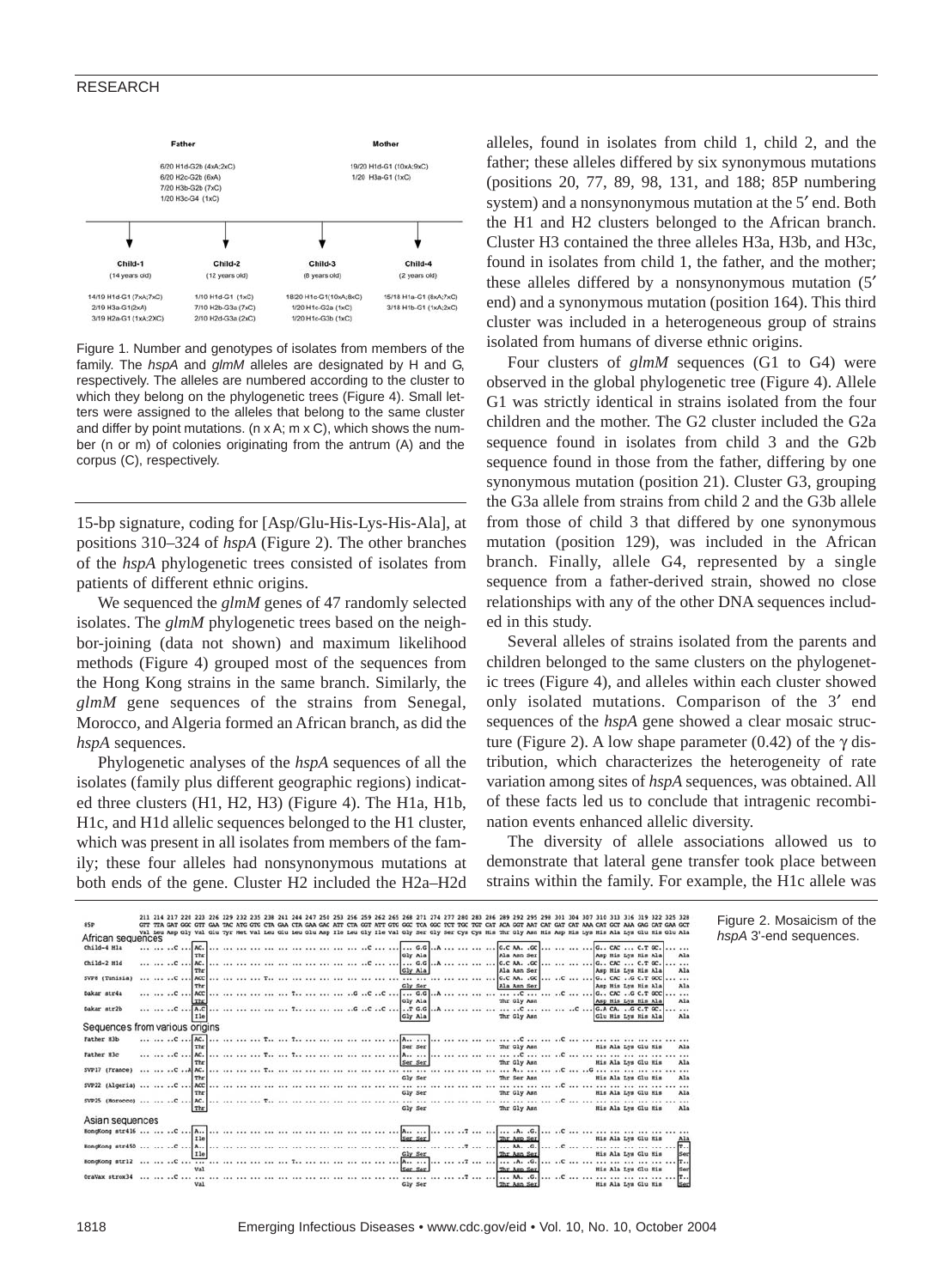

Figure 3. Neighbor-joining unrooted dendrogram for *hspA* sequences. The tree includes only 61 of the 131 *hspA* sequences representative of each cluster previously obtained from the global phylogenetic analysis. The scale bar indicates the number of substitutions per site according to the HKY index. Sequence names correspond to the geographic region of isolation followed by the strain number. SVP, Saint Vincent de Paul Hospital, Paris, France. The ethnic origin of French patients is mentioned in brackets when known.

associated with three different alleles (G1, G2a, and G3b) in the 20 strains from child 3 (Figure 1). In the same way, the G1 allele found in strains from the mother was associated with six *hspA* alleles (H1a, H1b, H1c, H1d, H2a, and H3a) in the strains isolated from the children. In these two examples, *hspA-* and *glmM-*associated alleles belonged to three genetically distant clusters. Thus, the two genes were acquired at different times even though they are located on the same chromosome (Figure 4). In addition, examination of phylogenetic trees of epidemiologically unrelated strains showed that some of the family alleles originated in Africa (H1a–H1d, H2a–H2d, G3a, and G3b) (Figures 3–5). The G3a and G3b alleles belonging to the African branch were only found in strains isolated from child 2 and child 3.

Analysis of strains from family members indicated four clonal complexes (A, B, C, D) (Figure 5). Strains harboring allele G1, found in six different combinations (H1aG1, H1bG1, H1cG1, H1dG1, H2aG1, H3aG1) or H1c, found in three different combinations (H1cG1, H1cG2a, H1cG3b), formed the main clonal subgroup, which included strains circulating between the mother and the children. The strains isolated from the father belonged to two subgroups (B and D). Subgroup D consisted of the strain H3cG4, containing a *glmM* allele of unknown origin, whereas subgroup B contained only the father-derived strains that harbored the G2b allele. The last subgroup (C) contained two strains isolated from child 2, characterized by two *hspA* and *glmM* African alleles (H2a, H2d, G3a).

# **Discussion**

Almost every *H. pylori* strain from the family and from patients living in different geographic regions had its own, unique DNA sequence (15,22). The level of synonymous divergence between the *hspA* and *glmM* alleles was similar to that observed for *vacA*, *flaA*, and *flaB*, whereas the level of nonsynonymous divergence for these two genes was slightly higher than the highest rate previously observed  $(2.9\%$  versus  $0.3\% - 2.5\%)$  (12). This observation suggests that the two chosen DNA fragments (*hspA* and *glmM*) correspond to domains with a high level of mutations and encode proteins with few functional constraints.

By examining 10 colonies from each gastric biopsy sample from the antrum and fundus of each of the family members, we identified 11 different *hspA* alleles and six different *glmM* alleles (Figure 1). Phylogenetic analysis allowed us to map these different *hspA* and *glmM* alleles in three and four distinct branches of their respective trees, which suggested that they originated from different strains (Figure 4). The strain diversity seemed higher in the corpus than in the antrum (Figure 1). With the exception of the father, who was equally colonized (30%) by three of the four isolates, all family members appeared to be infected by a dominant strain (>70%). This multicolonization in a North African family is in agreement with data reporting that multicolonization is more frequent in countries in which *H. pylori* infection is highly prevalent (29,30).

The phylogenetic analyses based on the *hspA* and *glmM* sequences of strains from several regions of the world allowed us to build neighbor-joining and maximum



Figure 4. Relationships and genetic transfer hypotheses for the *hspA* and *glmM* alleles from *Helicobacter pylori* strains infecting members of the family. The phylogenetic trees based on *hspA* (left) and *glmM* (right) sequences were built by the maximum-likelihood method. The *hspA* sequences shown here originate from the same 47 strains from which the *glmM* sequence was determined. The names given to the sequences for family genes correspond to the name of the family member followed by the allele number. Dashed lines suggest coevolution of genes. Solid lines suggest genetic transfer.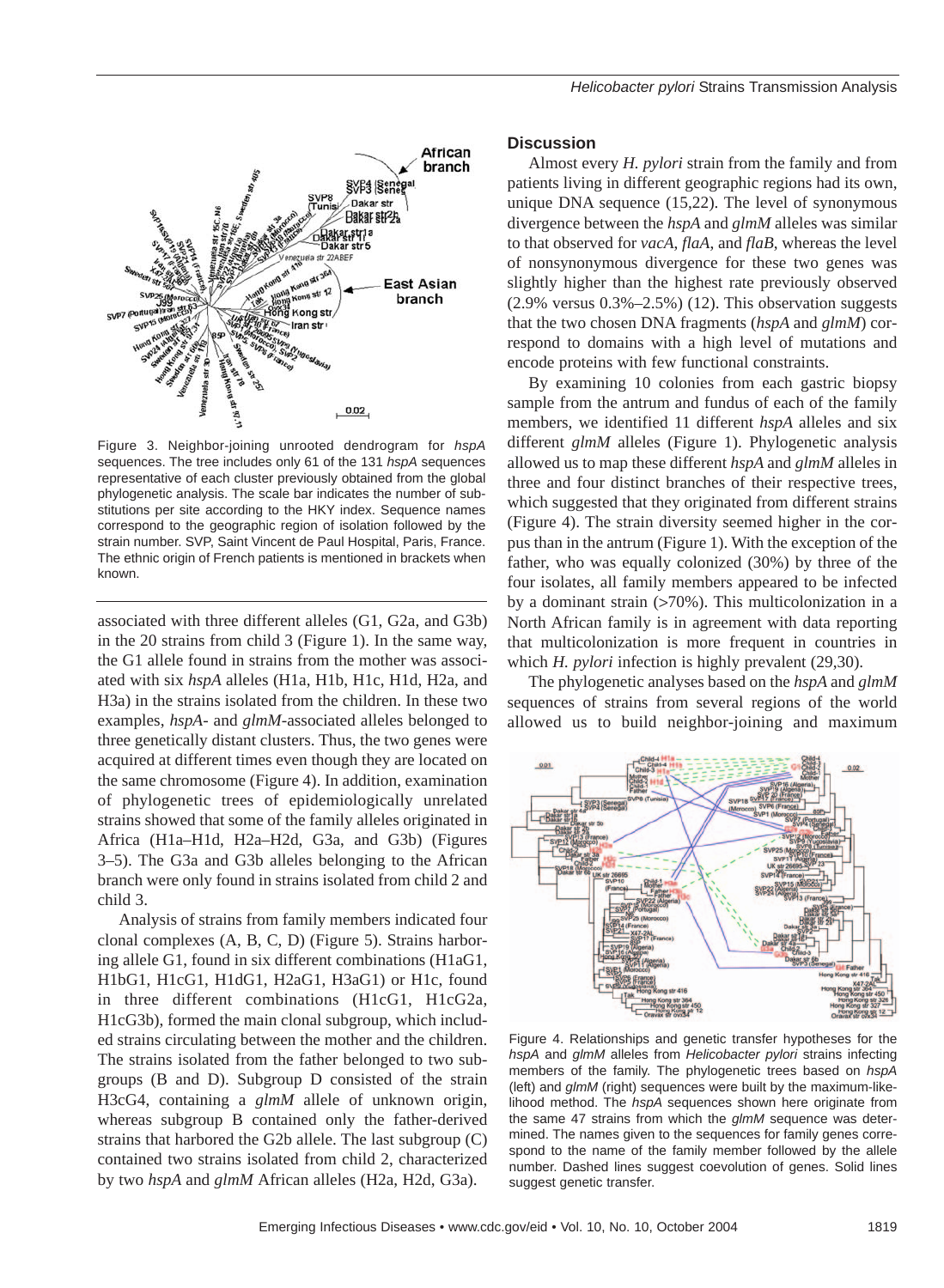

Figure 5. Multilocus sequence typing (MLST) analysis of family isolates. Clonal complexes were defined according to the alleles found associated with the highest number of different combinations among family strains. The names of clones are indicated by a letter: A, B, C or D. Alleles in bold are shared.

likelihood trees. Several nodes were not defined on the parsimony consensus trees, which indicates many polytomies. This finding suggests a high level of homoplasy, resulting from a high level of parallel and convergent mutations that could be the result of recombination events (15). However, some of the clusters in these phylogenetic trees were reproduced with distance and maximum likelihood building algorithms and with the jacknife sampling method, which indicates the robustness of some of the nodes. Reproducible deep-branching clusters were associated with the geographic specificity of strains (Hong Kong or Africa). An East Asian branch has previously been reported for *hspA*, *glmM*, *vacA*, and other housekeeping genes (15,22,31) and for the *cag* pathogenicity island of *H. pylori* (32). We confirmed the clustering of East Asian strains and provided evidence in support of the recently proposed clustering of African strains (22).

Within the family, *hspA* and *glmM* alleles belonged to different clusters. Each of these individual groups contained two to four alleles that differed by a few mutations, consistent with genetic drift as previously described in *H.*

*pylori* (33). Furthermore, genetic recombination events occurred between strains colonizing the family members (Figure 4). This study demonstrated that intragenic recombination events occurred during the evolution of the *hspA* and *glmM* genes, which resulted in mosaicism, networklike structures, or both (Figure 2), as has previously been reported for *vacA*, *flaA*, and some housekeeping genes (12,34,35). The discrepancies in the phylogenetic positions of a given strain based on the sequences of the *hspA* and *glmM* genes illustrate that lateral gene transfer has occurred among strains circulating within the family.

Some of the children were infected with strains harboring African alleles. We can speculate that foreign strains were introduced into the family through the children and added heterologous DNA that further increased the genetic diversity. However, we cannot exclude the possibility that, despite the large number of isolates from each family member, we undersampled the population and missed some alleles present in other isolates.

This study showed that all family members had mixed infections. Some of the alleles in the family strains were phylogenetically distinguishable, which allowed us to demonstrate conclusively the circulation of strains and the genetic exchange between family strains and confirming the intrafamilial dissemination of *H. pylori.* DNA fingerprinting methods have previously described heterogeneous populations of *H. pylori* clones derived from the culture of biopsies taken from a single patient (13,15). Randomly amplified polymorphic DNA analysis, PCR-restriction fragment length polymorphism, ribotyping, and pulsedfield gel electrophoresis have also demonstrated the clonal dissemination of strains within a family, concluding that family cross infection occurred or that the family members were infected by a common source (5,8,13,20). However, none of these studies involved sequencing genes from 20 individual colonies, which impeded the detection of minor variations between strains.

By sequencing the *hspA* and *glmM* genes of 20 isolates for each person from a family, we highlighted the involvement of some of the evolutionary mechanisms previously described in epidemiologically unrelated strains. This finding may clarify the mode of transmission and the evolution of the *H. pylori* genome.

### **Acknowledgments**

We thank C.S. Boye, A. Aïdara, I. Kansau, M. Granstrom, M. Mahammadi, and S.K. Lam for providing strains.

Dr. Raymond is a microbiologist and responsible for the bacteriology laboratory of a pediatric hospital. Her research interests include the study of *H. pylori* infection in children, particularly in the diagnosis and epidemiology of infection. She works in collaboration with researchers at the Pasteur Institut of Paris.